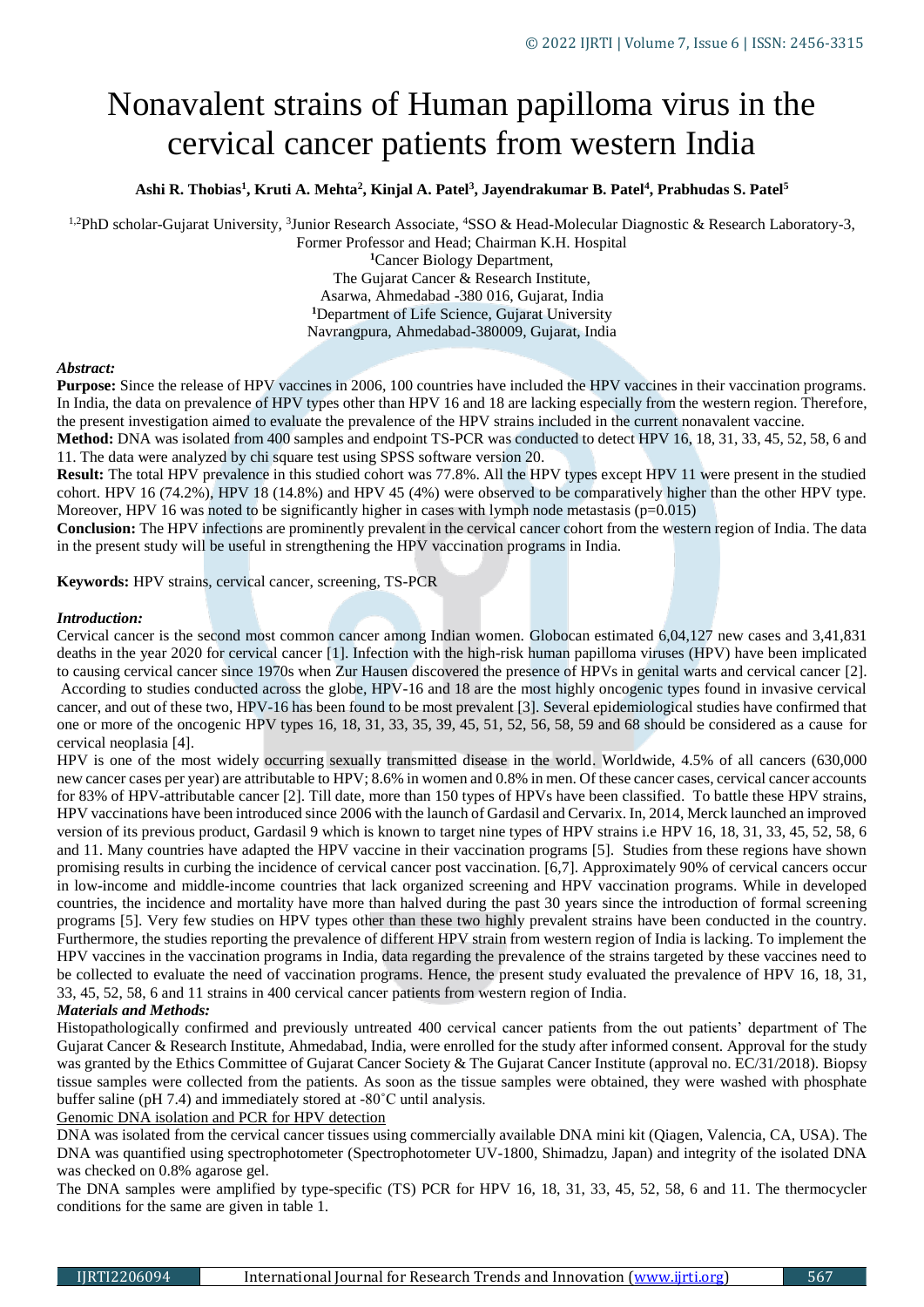| <b>HPV</b><br>type | <b>Initial</b><br>denaturation | <b>Denaturation</b> | <b>Annealing</b>        | <b>Extension</b> | <b>Final Extension</b>        |  |
|--------------------|--------------------------------|---------------------|-------------------------|------------------|-------------------------------|--|
| 16                 | 94 °C 3 min                    | 94 °C 1 min         | 52.1 °C 30 sec          | $72 °C$ 30 sec   | $72 \text{ °C} 5 \text{ min}$ |  |
| 18                 |                                |                     | $51.2 \text{ °C}$ 1 min |                  |                               |  |
| 31                 | 94 °C 3 min                    | 94 °C 15 sec        | $61^{\circ}$ C 30 sec   |                  | $72 °C1$ min                  |  |
| 33                 |                                |                     | $65^{\circ}$ C 30 sec   |                  |                               |  |
| 45                 |                                |                     | $60^{\circ}$ C 30 sec   | 72 °C 10 sec     |                               |  |
| 52                 |                                |                     | $60.3 \degree C$ 1 min  |                  |                               |  |
| 58                 |                                |                     | $60.6\degree C1$ min    |                  |                               |  |
| -6                 |                                | 94 °C 1 min         | 60 °C 30 sec            |                  | $72^{\circ}$ C 3 min          |  |
| 11                 |                                |                     | 61 °C 30 sec            | $72 °C$ 30 sec   |                               |  |

**Table 1:** Thermocycler conditions of HPV 16, 18, 31, 33, 45, 52, 58, 6 and 11

The reaction was performed on a thermal cycler (ThermoFischer Scientific, Proflex PCR System). A total reaction mixture of 25 μl was prepared. The mixture contained 12.5 μl of master mix, 10 pmole of forward and reverse primers, 200 ng DNA sample and nuclease free water. For the internal control, β globin gene was used while HPV 31, 33, 45, 52, 58, 6 and 11 positive cervical cancer samples were used as positive controls. Post the thermocycler reaction, the samples were loaded in 2% gel with 100 bp ladder (HPV 16,18, 52, 58, 6, 11) or 50 bp ladder (HPV 31, 33, 45) to evaluate presence of infection.

The data obtained were analyzed using the SPSS (Statistical Package for the Social Sciences) software version 20 and Medcalc. Correlation between clinicopathological parameters and HPV infection was carried out using Pearson chi-square test.  $p < 0.05$  was considered as statistically significant for all the analysis.

#### *Results:*

Clinical details of the cervical cancer patients:

Total 481 cervical cancer patients were enrolled. Out of that, 81 patients were excluded due to unavailability of biopsy report, no confirm malignancy, co-infection with other viruses (HIV/HsBg/HCV), previous treatment and poor DNA quality.

The Clinical details of patients were collected from hospital records which are summarized in table 2.

**Table 2:** Clinical parameters of the cervical cancer patients

| <b>CHARACTERISTICS</b>   | <b>PATIENT</b><br><b>PERCENTAGE</b> |  |  |  |  |  |  |
|--------------------------|-------------------------------------|--|--|--|--|--|--|
|                          | AGE                                 |  |  |  |  |  |  |
| < 50                     | 233 (58.25)                         |  |  |  |  |  |  |
| >50                      | 167(41.75)                          |  |  |  |  |  |  |
| <b>AGE AT MARRIAGE</b>   |                                     |  |  |  |  |  |  |
| ${<}21$                  | 117 (29.25)                         |  |  |  |  |  |  |
| >21                      | 95 (23.75)                          |  |  |  |  |  |  |
| <b>MENOPAUSAL STATUS</b> |                                     |  |  |  |  |  |  |
| Premenopausal            | 66 (16.5)                           |  |  |  |  |  |  |
| Perimenopausal           | 24(6)                               |  |  |  |  |  |  |
| Postmenopausal           | 185 (46.25)                         |  |  |  |  |  |  |

The cervical cancer patients were in the age range of 21-80 years with median age of 50 years. Of the total 400 patients, 233 (58.25%) females were below the age of 50 years; while 167 (41.75%) women were above the age of 50 years. The age at marriage ranged from 44 years with median of 21 years. Of these, larger group of women (29.25%) were married at a younger age, while 23.75% patients were married at an older age. The menopausal status of 275 patients were known; of which 16.5% women were in premenopausal status, 6% patients were in perimenopausal status, while a large group of women (46.25) were postmenopausal status.

Clinicopathological details of cervical cancer cohort:

The clinicopathological parameters of the cervical cancer cohort are given in table 3.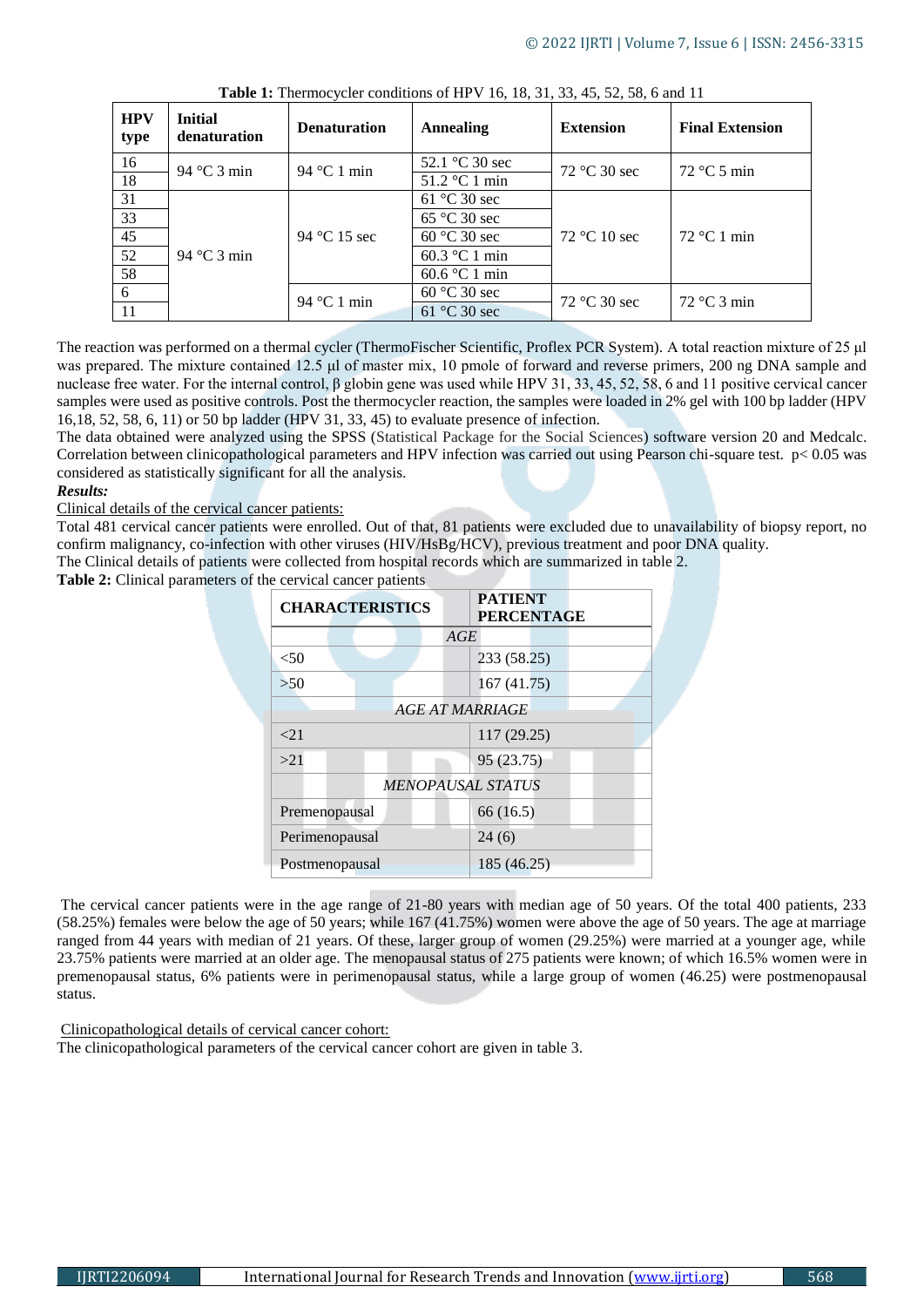| <b>CHARACTERISTICS</b>       | <b>PERCENTAGE</b> |  |  |  |  |
|------------------------------|-------------------|--|--|--|--|
|                              | <b>PATIENTS</b>   |  |  |  |  |
| <b>HISTOLOGY</b>             |                   |  |  |  |  |
| Squamous Cell Carcinoma      | 365 (91.25)       |  |  |  |  |
| Adenocarcinoma               | 30(7.5)           |  |  |  |  |
| Unknown                      | 05(1.25)          |  |  |  |  |
| <b>DIFFERENTIATION</b>       |                   |  |  |  |  |
| Well                         | 14(3.5)           |  |  |  |  |
| Moderate                     | 254(63.5)         |  |  |  |  |
| Poor                         | 75 (18.75)        |  |  |  |  |
| Unknown                      | 57 (14.25)        |  |  |  |  |
| <b>STAGE</b>                 |                   |  |  |  |  |
| Stage I                      | 31(7.8)           |  |  |  |  |
| Stage II                     | 62(15.5)          |  |  |  |  |
| Stage III                    | 234(58.5)         |  |  |  |  |
| Stage IV                     | 11(2.75)          |  |  |  |  |
| Unknown                      | 62(15.5)          |  |  |  |  |
| <b>LYMPH NODE METASTASIS</b> |                   |  |  |  |  |
| Lymph node positive          | 56 (14%)          |  |  |  |  |
| Lymph node negative          | 187 (46.75%)      |  |  |  |  |
| Unknown                      | 157 (39.25%)      |  |  |  |  |

**Table 3:** Clinicopathological details of the cervical cancer cohort

Of the 400 subjects, 365 (91.25%) patients had squamous cell carcinoma, 30 (7.5%) patients had adenocarcinoma. In majority of the patients, the tumor was moderately differentiated (63.5%), while 75 (18.75%) patients had poorly differentiated and 14 (3.5%) patients had well differentiated tumors. The stage statistics of the cohort were as follows: higher number of patients were in stage III (234), 62 cases were of stage II, 31 cases were of stage I and 11 patients were at stage IV of disease progression. The data on the lymph node metastasis was available for only 243 patients of which 56 patients had lymph node metastasis while 187 cases show no metastasis in the lymph node.

HPV investigation by type specific primers for HPV 16, 18, 31, 33, 45, 52, 58, 6 and 11:

In this cohort, 311 (77.75%) patients were HPV positive. Of these HPV-positive cervical cancer patients, majority harbored HPV 16 infection (72.5%) and 14.8% were positive for HPV 18 infection. Co-infection of HPV 16 and 18 in cervical cancer patients was found in 31 (2.3%) patients. The details of the HPV infection harbored in the studied cohort are given in fig. 1.

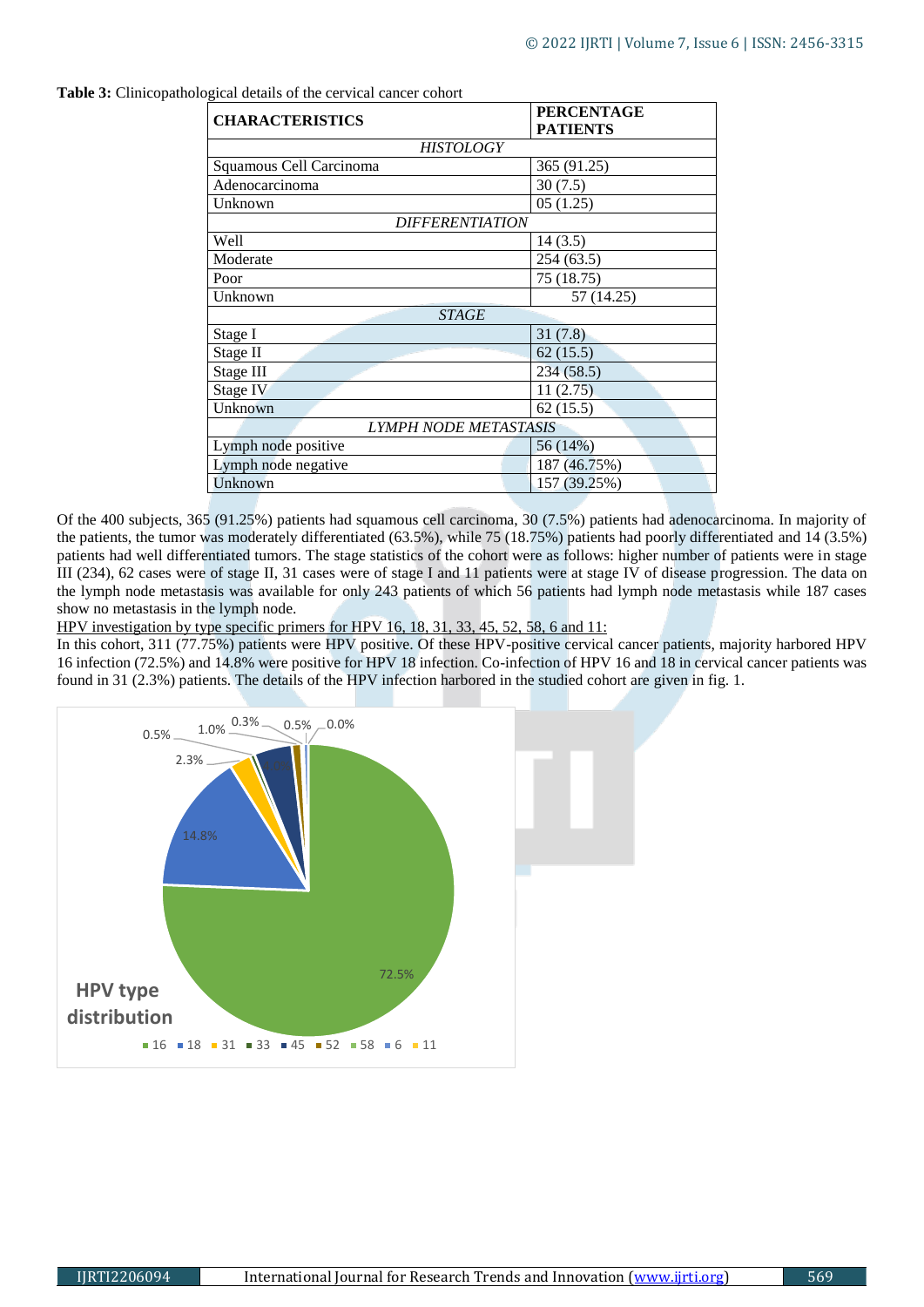

**Figure 1:** HPV Type Distribution in the Cervical Cancer Cohort

Association of different HPV type infections with clinical and clinicopathological features of the cervical cancer cohort: The association between HPV types and clinical and clinicopathological parameters of the patients is documented in table 4. **Table 4:** Association of HPV strains with Clinical and Clinicopathological parameters

| <b>Characteristics</b> | Category                | No. of          | <b>HPV 16</b>   | <b>HPV 18</b> | <b>HPV</b> | <b>HPV</b>        | <b>HPV</b>           | <b>HPV</b> | <b>HPV</b>        | HPV <sub>6</sub> |
|------------------------|-------------------------|-----------------|-----------------|---------------|------------|-------------------|----------------------|------------|-------------------|------------------|
|                        |                         | patients        | $+ve$           | $+ve$         | $31 + ve$  | $33 + ve$         | $45 + ve$            | $52 + ve$  | $58 + ve$         | $+ve$            |
| Age at diagnosis       | < 50                    | 233             | 173             | 37            | 4(1.7)     | 2(0.8)            | 8(3.4)               | 0(0)       | 1(0.4)            | 1(0.4)           |
|                        |                         |                 | (74.2)          | (15.9)        |            |                   |                      |            |                   |                  |
|                        | $>50$                   | 167             | 117             | 22            | 5(3.0)     | 0(0)              | 8(4.8)               | 4(2.4)     | 0(0)              | 1(0.6)           |
|                        |                         |                 | (70.1)          | (13.2)        |            |                   |                      |            |                   |                  |
| <b>Age at Marriage</b> | $\overline{21}$         | 177             | $\overline{91}$ | 17(9.6)       | 1(0.6)     | 1(0.6)            | $\overline{2}$ (1.1) | 2(1.1)     | 0(0)              | 2(1.1)           |
|                        |                         |                 | (51.4)          |               |            |                   |                      |            |                   |                  |
|                        | >21                     | 95              | 70              | 14            | 2(2.1)     | 1(1.1)            | 2(2.1)               | 1(1.1)     | 1(1.1)            | 0(0)             |
|                        |                         |                 | (73.7)          | (14.7)        |            |                   |                      |            |                   |                  |
| Menopausal             | Premenopausal           | 66              | $\overline{52}$ | 11            | 2(3)       | 0(0)              | 2(3)                 | 0(0)       | 0(0)              | 0(0)             |
| <b>Status</b>          |                         |                 | (78.8)          | (16.7)        |            |                   |                      |            |                   |                  |
|                        | Perimenopausal          | 24              | 19              | 1(4.2)        | 0(0)       | 1(4.2)            | 0(0)                 | 0(0)       | 1(4.2)            | 0(0)             |
|                        |                         |                 | (79.2)          |               |            |                   |                      |            |                   |                  |
|                        | Postmenopausal          | 185             | 132             | 26            | 3(1.6)     | 1(0.5)            | 10(5.9)              | 2(1.1)     | 0(0)              | 2(1.1)           |
|                        |                         |                 | (71.3)          | (14.0)        |            |                   |                      |            |                   |                  |
| <b>Histology</b>       | <b>SCC</b>              | 365             | 268             | 48            | 8(2.2)     | 2(0.5)            | 13(3.6)              | 4(1.1)     | 1(0.3)            | 2(0.5)           |
|                        |                         |                 | (73.4)          | (13.1)        |            |                   |                      |            |                   |                  |
|                        | <b>ADC</b>              | 30              | 18(60)          | 10            | 1(3.3)     | 0(0)              | 2(6.7)               | 0(0)       | 0(0)              | 0(0)             |
|                        |                         |                 |                 | (33.3)        |            |                   |                      |            |                   |                  |
| <b>Differentiation</b> | Well                    | 14              | 11<br>(78.6)    | 3(21.4)       | 0(0)       | 0(0)              | 0(0)                 | 0(0)       | 0(0)              | 0(0)             |
|                        | Moderate                | 254             |                 | 37            |            |                   |                      |            |                   | 1(0.4)           |
|                        |                         |                 | 188<br>(74.0)   | (14.6)        | 6(2.4)     | 2(0.8)            | 7(2.7)               | 2(0.8)     | 1(0.4)            |                  |
|                        | Poor                    | 75              | 57 (76)         | 9(12)         | 0(0)       | 0(0)              | 4(5.3)               | 0(0)       | 0(0)              | 1(1.3)           |
| <b>Stage</b>           | I                       | 31              | 23              | 4(12.9)       | 1(3.2)     | 0(0)              | 1(3.2)               | 0(0)       | 0(0)              | 0(0)             |
|                        |                         |                 | (74.2)          |               |            |                   |                      |            |                   |                  |
|                        | $\overline{\rm II}$     | $\overline{62}$ | 47              | 11            | 1(1.6)     | $\overline{0(0)}$ | 3(4.8)               | 1(1.6)     | $\overline{0(0)}$ | 1(1.6)           |
|                        |                         |                 | (75.8)          | (17.7)        |            |                   |                      |            |                   |                  |
|                        | $\overline{\hbox{III}}$ | 234             | 171             | 30            | 4(1.7)     | 2(0.8)            | 10(4.3)              | 3(1.3)     | 1(0.4)            | 1(0.4)           |
|                        |                         |                 | (73.1)          | (12.8)        |            |                   |                      |            |                   |                  |
|                        | $\overline{IV}$         | 11              | 9(81.8)         | 3(27.3)       | 0(0)       | 0(0)              | 1(9.1)               | 0(0)       | 0(0)              | 0(0)             |
| <b>LN</b> Metastasis   | $LN +$                  | 56              | 48              | 8(14.3)       | 0(0)       | 0(0)              | 2(3.6)               | 0(0)       | 0(0)              | 0(0)             |
|                        |                         |                 | (85.7)          |               |            |                   |                      |            |                   |                  |
|                        | $LN -$                  | 187             | 132             | 25            | 6(3.2)     | 1(0.5)            | 7(3.7)               | 3(1.6)     | 1(0.5)            | 1(0.5)           |
|                        |                         |                 | (70.6)          | (13.4)        |            |                   |                      |            |                   |                  |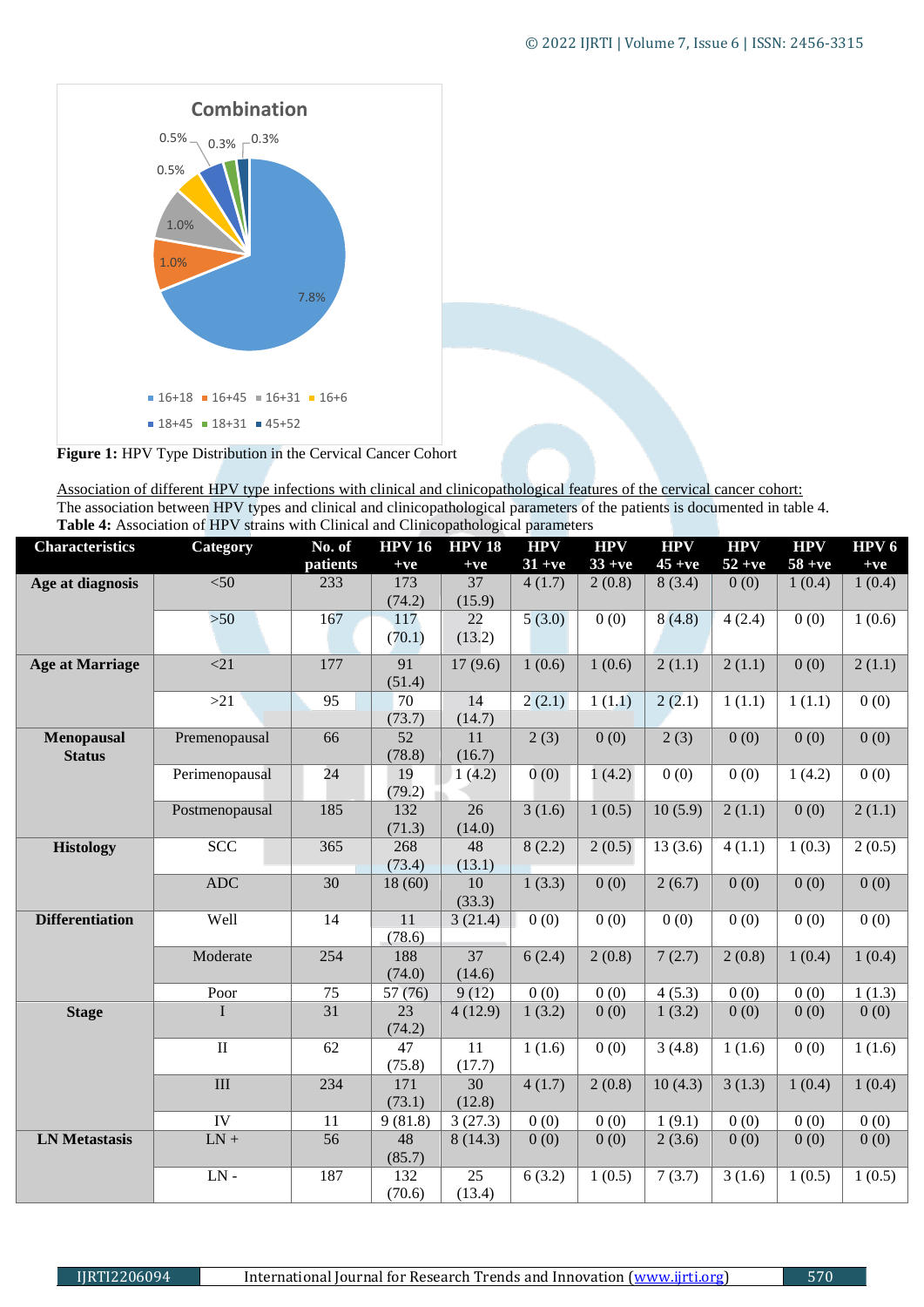None of the cases was found to have HPV 11 infection. The present investigation noted that higher number of patients exhibited HPV 16 (74.2%), 18 (15.9%), 33 (0.8%) and 58 (0.4%) infection in the younger age group (< 50 years) compared to the older age group ( $>$  50 years) while the HPV 31 (3%), 45 (4.8%), 52 (2.4%) and 6 (0.6%) positivity was higher in older age group. The status for the age at marriage was available for only a small segment of patients (272). The median of age at marriage was 21 years and groups were made based on it. All the HPV infections i.e. HPV 16 (73.7%), 18 (14.7%), 31 (2.1%), 33 (1.1%), 45 (2.1%), 52 (1.1%) and 58 (1.1%) were higher in women married at older age, except HPV 6 (1.1%) which was observed exclusively in patients married in younger age. In the 275 cases whose menopausal status of the patients known, HPV 16 (79.2%), 33 (4.2%) and 58 (4.2%) was higher in perimenopausal women, HPV while HPV 18 (16.7%), 31 (3%) and 58 (4.2%) was higher in premenopausal women. Whereas, HPV 52 (1.1%) and 6 (1.1%) was observed higher in postmenopausal patients.

Higher percentage of patients had squamous cell carcinoma followed by adenocarcinoma. A trend of higher prevalence of HPV 16 positivity was noted in patients with squamous cell carcinomas (73.4%; p=0.088), while 13.1 % were positive for HPV 18. In patients with adenocarcinoma, HPV 16 positivity was lower (60%) while HPV 18 positivity was comparatively higher (33.3%). In the case of tumor differentiation, well differentiated tumors showed higher HPV 16 (78.6%) and HPV 18 (21.4%) infection rate, moderately differentiated tumors showed exclusive prevalence of HPV 31 (2.4%), 33 (0.8%), 52 (0.8%) and 58 (0.4%) infections; while poorly differentiated tumors showed higher HPV 45 (5.3%) and 6 (1.3%).

On the association of HR-HPV with stage of the disease, it was observed that HPV 16 (81.8%), 18 (27.3%) and 45 (9.1%) infection rates were higher in patients with stage IV disease i.e. advanced stage. It was also observed that omitting stage III (HPV 18 rate=12.8%), HPV 18 infection rate increased with the advancement of the disease. HPV 31 (3.2%), HPV 52 (1.6%) and 6 (1.6%) infection rates were higher in early stage (stage I and stage II). While positivity of HPV 33 (0.8%) and 58 (0.4%) were observed exclusively in stage III. The status for lymph node metastasis was available for 243 patients. Of these patients HPV 16 (85.7%,  $p=0.015$ ) and HPV 18 (14.3%) infection rates were observed to be higher in lymph node positive cases whereas HPV 31 (3.2%), 33 (0.5%), 45 (3.7%), 52 (1.6%), 58 (0.5%) and 6 (0.5%) were observed to be higher in cases which had lymph node negative status. Interestingly, HPV 31, 33, 45, 52, 58 and 6 (0.6%) were present exclusively in patients with no lymph node metastasis.

## *Discussion:*

In the present study we have screened cervical cancer patients from western India with nonavalent HPV types to denote the efficacy of the Gardasil 9 vaccine in curbing the HPV associated cervical cancer burden in India**.** The HPV analysis for the cohort revealed 77.8% cases to be positive for HPV infection. Prevalence of HPV 16 (86.2%) and HPV 18 (19.0%) infections was higher while HPV 31 (2.3%), 33 (0.5%), 45 (4%), 52 (1%), 58 (0.3%), and 6 (0.5%) were also present No presence of HPV 11 infection was noted in the cohort. A study conducted in Odisha revealed 87.28% cases with HPV 16 infection and 24.56% of HPV 18 infection. They also noted HPV 45 (1.7%), HPV 58 (1.1%), HPV 52(.57%), HPV 6/11 (0.57%), while the overall HPV infection rate was observed to be 60.33% [8]. Moreover, HPV 31 was observed to be 6.1% in a multicentric study [9]. While another study from Nepal reported notable infection rate of HPV 16 (72.2%), HPV 18 (14.8%), 31 (1.8%), 33 (2.4%), 45 (4.8%), 52 (2.4%), 58 (2.4%) and 6  $(0.6\%)$  [10].

When we observed the cases with multiple infections, we noted that there was higher prevalence of cases of HPV 16 with 18 infection (7.8%), followed by HPV 16 with 45 (1%) infection and HPV 16 with 31 infection (1%). Increased prevalence of these combinatorial infections has also been observed in other studies which noted 1.8% cases of HPV 16 with HPV 18 infection and 1.2 % of HPV 16 with HPV 45 cases. [10]

HPV 16 (74.2%), 18 (15.9%), 33 (0.8%) and 58 (0.4%) infection were higher in the younger age group (< 50 years) while the HPV 31 (3%), 45 (4.8%), 52 (2.4%) and 6 (0.6%) positivity was higher in older age group. Thus, a higher load of HPV infected cases was observed in the younger age group. A study from Odisha noted a bimodal peak in the prevalence of various HPV types with peaks observed in 36-35 years age group and >55 age group. The frequency of HPV infection with multiple types increases with age which explains cumulative lifetime exposure [8], relative incompetency in viral clearance and insufficient adaptive immune responses at this age caused by hormonal changes at menopausal transition, contributing to HPV persistence or reactivation of latent HPV infections [11,12].

In addition, HPV 16 (73.7%), 18 (14.7%), 31 (2.1%), 33 (1.1%), 45 (2.1%), 52 (1.1%) and 58 (1.1%) were higher in women married at older age, except HPV 6 (1.1%) which was observed exclusively in patients married in younger age. Also, HPV 16 (79.2%), 33 (4.2%) and 58 (4.2%) was higher in perimenopausal women, while HPV 18 (16.7%), 31 (3%) and 58 (4.2%) was higher in premenopausal women. Whereas, HPV 52 (1.1%) and 6 (1.1%) was observed higher in postmenopausal patients. Thus, most of the HPV infection bulk was observed before or during menopause. Similar to this, a bimodal HPV prevalence has been noted in several countries, with the highest peak among young women around the age of sexual debut and a second peak around the age of menopause [13]. The reason for such a pattern could conceivably reflect new sexual exposures, reactivation of latent infection due to perimenopausal hormone fluctuations, or the combination of both. [14]

It was also observed that 73.4% patients with squamous cell carcinomas showed HPV 16 positivity while 13.1 % were positive for HPV 18. In contrast, patients with adenocarcinoma, the HPV 16 (60%) infection rate decreased and HPV 18 (33.3%) prevalence increased. This result is in consensus with earlier reports depicting prominent expression of HPV in SCC while HPV 18 has shown to play the pathogenic role in ADC [15].

On association with the tumor differentiation, we found HPV 16 (78.6%) and HPV 18 (21.4%) infection rate to be higher in well differentiated tumors while HPV 31 (2.4%), 33 (0.8%), 52 (0.8%) and 58 (0.4%) were exclusively present in moderately differentiated tumor, while in poorly differentiated tumors, infection rate of HPV 45 (5.3%) and 6 (1.3%) was higher. It is interesting to note that only HPV 16 and 18 infections were present in well differentiated tumors. Similarly, frequency of HPV infection was observed to be higher in well differentiated tumors than in poorly differentiated tumors [16]. Other researchers including Liang et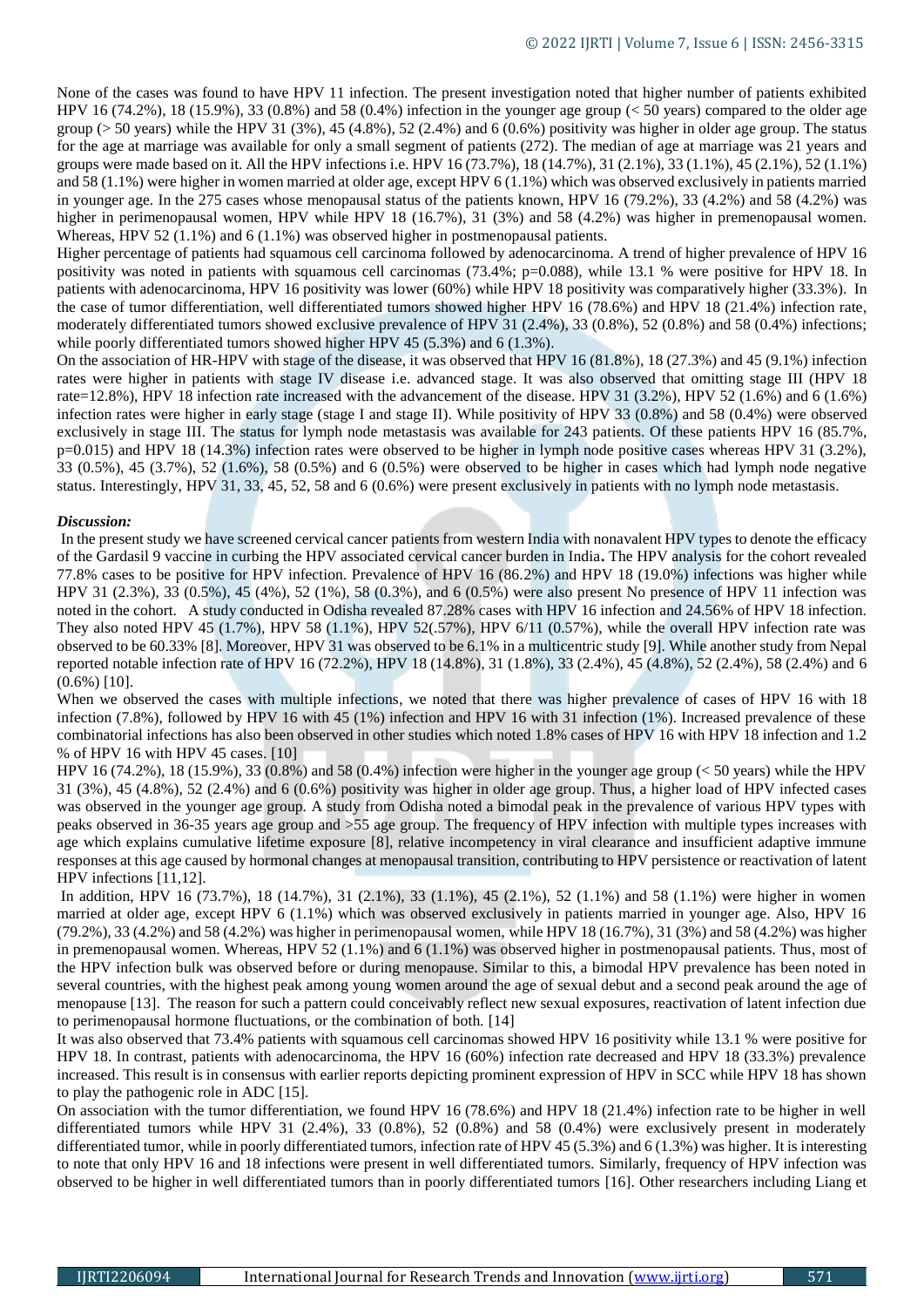al and Seraj et al have also found that HPV 16 was more prevalent in well differentiated than in moderately or poorly differentiated tumors in oral cancer [17,18].

In relation with the stage of disease, HPV 16 (81.8%), 18 (27.3%) and 45 (9.1%) infection rates were higher in patients with stage IV disease. Moreover, HPV 18 infection rate increased with advancement of the disease. HPV 31 (3.2%) infection rates were higher in stage I, while HPV 52 (1.6%) and 6 (1.6%) were higher in stage II. Positivity of HPV 33 (0.8%) and 58 (0.4%) were observed exclusively in stage III. Furthermore, HPV 16 (85.7%, p=0.015) and HPV 18 (14.3%) infection rates were observed to be higher in lymph node positive cases whereas HPV 31 (3.2%), 33 (0.5%), 45 (3.7%), 52 (1.6%), 58 (0.5%) and 6 (0.5%) were observed to be higher in cases which had lymph node negative status. This hints at the more aggressive nature of HPV 16, 18 and 45 as compared to the other analyzed HPV types. Similar results were obtained by Chen et al when they observed HPV infection rates in pelvic lymph nodes. HPV16 positivity in cervical lesions has been shown to be an independent prognostic risk indicator of disease relapse (19). Interestingly, HPV 31, 33, 52, 58 and 6 were present exclusively in patients with no lymph node metastasis. This supported by previous studies which have noted a greater range of HPV DNA positivity from 35.7% to 90.1% in patients with non-metastatic lymph nodes. [19].

The data shows the prominent prevalence of HPV strains in the cervical cancer population of western India. In our study we have observed differential prevalence of each HPV strain when associated with the clinicopathological parameters. This hints at the distinct behavior of each HPV strain and their variegated effect on cervical tumors. HPV strains 16, 18 and 45 were observed to be more prevalent in cases with advanced stage of the disease and lymph node metastasis showing their potential for aggressive disease and distance metastasis. While strains 31 and 52 were observed in cases with early stage and no lymph node involvement which hints their docile potential for aggressiveness of the malignancy.

## *Conclusion:*

A noteworthy prevalence of the HPV strains included in the nonavalent vaccine was observed in the study. HPV 16 infection was significantly higher in patients with lymph node metastasis. The HPV strains differ in the potential for disease progression and metastasis. The data will be useful in strengthening HPV vaccination program in India.

## *References:*

1. Sung H, Ferlay J, Siegel RL, Laversanne M, Soerjomataram I, Jemal A, et al, "Global cancer statistics 2020: GLOBOCAN estimates of incidence and mortality worldwide for 36 cancers in 185 countries", CA Cancer J Clin. May;71(3):209-49, May 2021. 2. Thobias AR, Patel KA, Gokani R, Parekh C, Desai A, Patel JB, et al, "Prevalence of human papilloma virus infection in cervical cancer patients from Western region of India", Indian J Gynecol Oncol. Jun;17(2):1-6, June 2019.

3. Sreedevi A, Javed R, Dinesh A, "Epidemiology of cervical cancer with special focus on India", International journal of women's health.7:405, 2015.

4. Muñoz N, Bosch FX, De Sanjosé S, Herrero R, Castellsagué X, Shah KV, et al "Epidemiologic classification of human papillomavirus types associated with cervical cancer", N Engl J Med. Feb 6;348(6):518-27, February 2003.

5. Cohen PA, Jhingran A, Oaknin A, Denny L, "Cervical cancer", The Lancet. Jan 12;393(10167):169-82. January 2019.

6. Stanley M, "HPV vaccination in boys and men", Hum Vaccin Immunother. Jul 7;10(7):2109-11, July 2014.

7. Patel C, Brotherton JM, Pillsbury A, Jayasinghe S, Donovan B, Macartney K, et al, "The impact of 10 years of human papillomavirus (HPV) vaccination in Australia: what additional disease burden will a nonavalent vaccine prevent?", Euro Surveill. Oct 11;23(41):1700737, October 2018.

8. Senapati R, Nayak B, Kar SK, Dwibedi B, "HPV Genotypes distribution in Indian women with and without cervical carcinoma: Implication for HPV vaccination program in Odisha, Eastern India", BMC Infect Dis. Dec;17(1):1-0, December 2017. 9. Muwonge R, Basu P, Gheit T, Anantharaman D, Verma Y, Bhatla N, et al, "Acquisition, prevalence and clearance of type-

specific human papillomavirus infections in young sexually active Indian women: A community-based multicentric cohort study" PLoS One. Dec 29;15(12):e0244242, December 2020.

10. Sah SK, González JV, Shrestha S, Adhikari A, Manandhar KD, Yadav SB, et al, "Human papillomavirus genotype distribution in cervical cancer biopsies from Nepalese women", Infect Agent Cancer. Dec;13(1):1-7, December 2018.

11. Herrero R, Castle PE, Schiffman M, Bratti MC, Hildesheim A, Morales J, et al, "Epidemiologic profile of type-specific human papillomavirus infection and cervical neoplasia in Guanacaste, Costa Rica", J Infect Dis. Jun 1;191(11):1796-807, June 2005.

12. Hildesheim A, Wang SS, "Host and viral genetics and risk of cervical cancer: a review", Virus Res. Nov 1;89(2):229-40, November 2002

13. Gravitt PE, Rositch AF, Silver MI, Marks MA, Chang K, Burke AE, et al, "A cohort effect of the sexual revolution may be masking an increase in human papillomavirus detection at menopause in the United States", J Infect Dis. Jan 15;207(2):272-80, January 2013.

14. Althoff KN, Paul P, Burke AE, Viscidi R, Sangaramoorthy M, Gravitt PE, "Correlates of cervicovaginal human papillomavirus detection in perimenopausal women" J Womens Health. Sep 1;18(9):1341-6, September 2009.

15. Nicolás‐Párraga S, Alemany L, De Sanjosé S, Bosch FX, Bravo IG, RIS HPV TT and HPV VVAP study groups, "Differential HPV16 variant distribution in squamous cell carcinoma, adenocarcinoma and adenosquamous cell carcinoma", Int J Cancer. May 1;140(9):2092-100, May 2017.

16. Ashraf MJ, Hosseini S, Monabati A, Valibeigi B, Khademi B, Abedi E, et al, "The prevalence of human papilloma virus in squamous cell carcinoma of oral tongue", Iran J Pathol. 12(2):144, 2017.

17. Liang XH, Lewis J, Foote R, Smith D, Kademani D, "Prevalence and significance of human papillomavirus in oral tongue cancer: the Mayo Clinic experience", J Oral Maxillofac Surg. Sep 1;66(9):1875-80, September 2008.